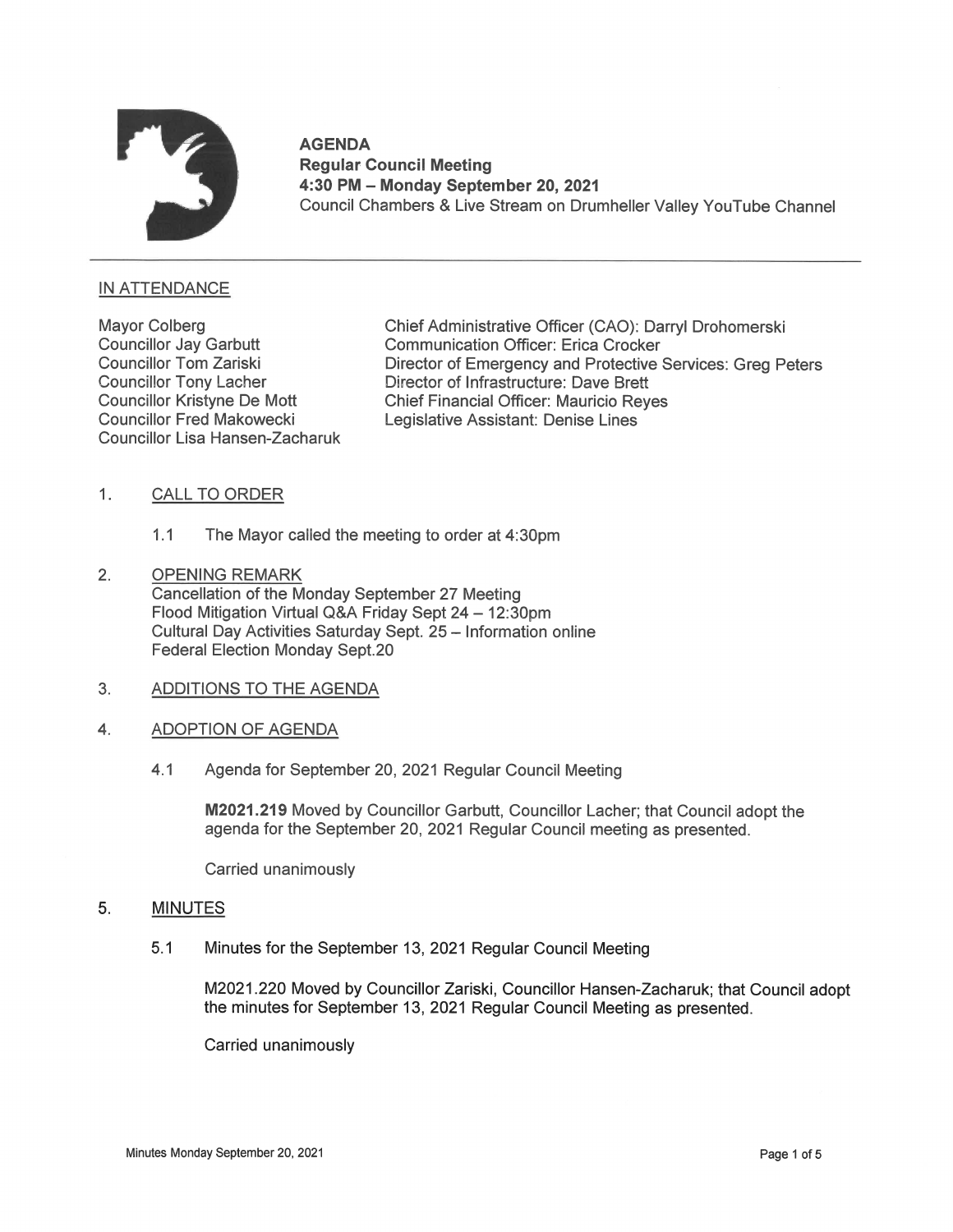### $6.$ **DELEGATION**

6.1 Travel Drumheller — Pilot Executive Director Project Presented by Dr. Sarah Newstead and Executive Director Julia Fielding

#### $7<sub>1</sub>$ REQUEST FOR DECISION AND REPORTS

7.1. CHIEF ADMINISTRATIVE OFFICER DRUMHELLER RESILIENCY AND FLOOD MITIGATION INTERIM PROJECT MANAGER

Interim Project Manager, Mark Steffler described the process behind the decision to award the Project Director for the Drumheller Resiliency and Flood Mitigation project to Kerr Wood Leidal Associates Ltd.

Council asked questions about the breakdown of finances in the award of this contract and how the annual amount may change as the project progresses through different stages. Steffler also explained that the Town of Drumheller will take a more active day to day role in the accounting process while still working with Ascend Financial.

7.1.1 Request for Decision – Award of the Drumheller Resiliency and Flood Mitigation Project Management Team

M2021.221Moved by Councillor Zariski, Councillor Garbutt; that the Project Director — Drumheller Resiliency and Flood Mitigation Request for Proposal be awarded to Kerr Wood Leidal Associates Ltd for the approximate annual amount of \$576,000 per year excluding GST.

Carried unanimously

- 7.2. DIRECTOR OF EMERGENCY AND PROTECTIVE SERVICES
- $7.2.1.$  COVID  $-19$  Update
- 7.3 CHIEF ADMINISTRATIVE OFFICER
- 7.3.1 Request for Decision Council and Committee Meeting Procedures Bylaw 04.21 Third Reading

M2021.222 Moved by Councillor Garbutt, Councillor De Mott; that Council give third reading to Council and Committee Bylaw 04.21 as amended.

Carried unanimously

7.3.2 Request for Decision – Chief Administrative Officer Bylaw 21.21 – First Reading

Council noted corrections to be made in the bylaw. Council requested that administration consult the MGA for verbiage around the sale of land specifically in regards to fair market value vs less than market value.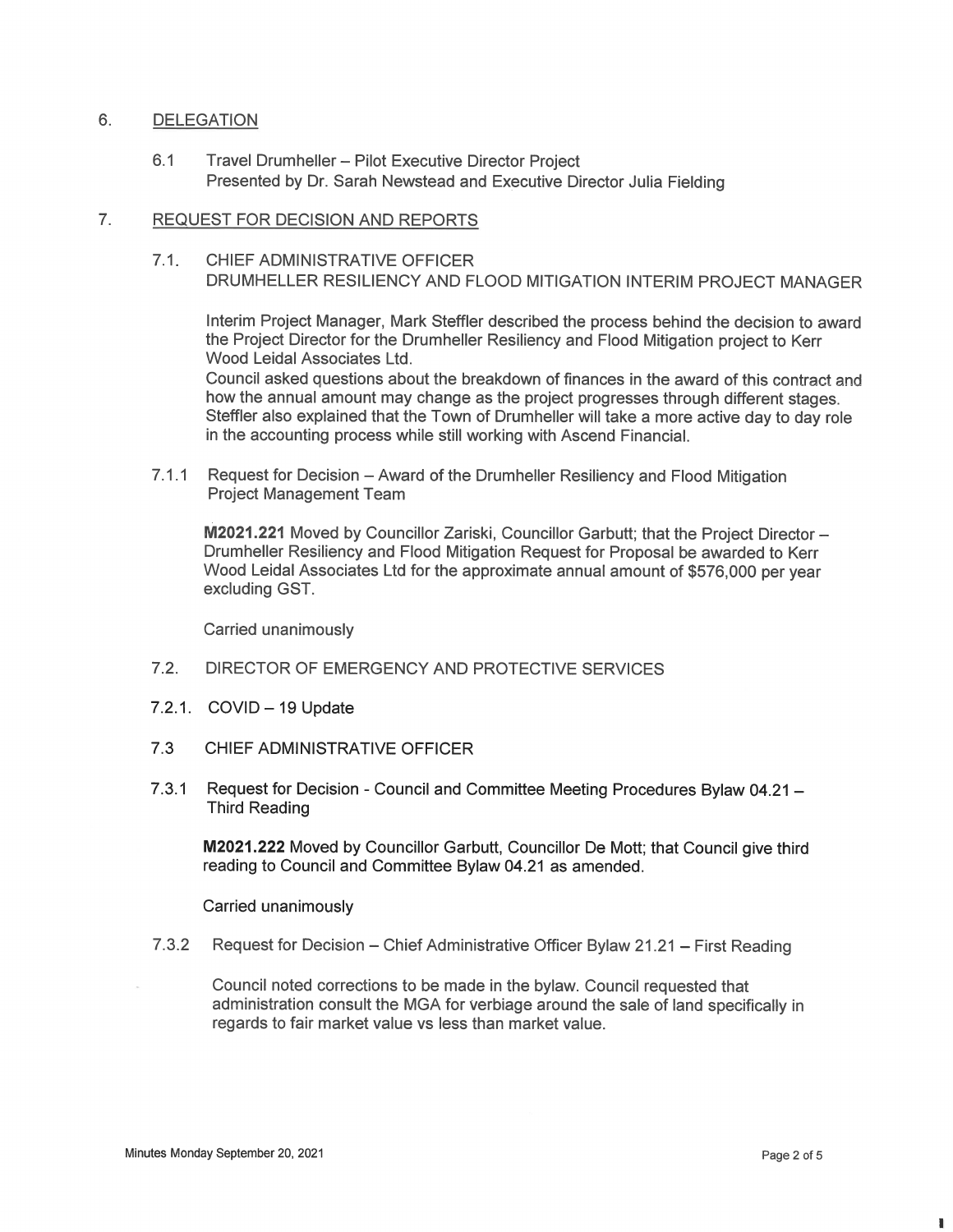M2021.223 Moved by Councillor De Mott, Councillor Zariski; that Council give first to Chief Administrative Officer Bylaw 21.21 as presented.

Carried unanimously

M2021.223A Moved by Councillor Garbutt, Councillor Makowecki; that Council give second reading to Chief Administrative Officer Bylaw 21.21. as presented

Carried unanimously

7.3.3 Request for Decision — lntermunicipal Subdivision and Development Appeal Board Appointments

**M2021.224** Moved by Councillor De Mott, Councillor Makowecki; that Council appoint the following people to the Palliser lntermunicipal Subdivision and Development Appeal Board as per Bylaw 17.21: Board Members: Sharon Clark and Keith Hodgson; Clerks: Libby Vant, Linda Taylor and Denise Lines.

Carried unanimously

The Mayor called for a break at 6:07pm The meeting resumed at 6:13pm

# 7.4. DIRECTOR OF INFRASTRUCTURE

7.4.1 Request for Decision — Capital Project — Drumheller Memorial Arena Upgrades

Two main items being discussed in the Request for Decision are:

- The addition of the Women's Changeroom
- The replacement of the Skate Safe material in the walk way.

Council discussed the possibility of allocating funds from Town resources in order to move the project forward instead of waiting for the outcome of grant applications. Administration confirmed that by allocating funds from the operating budget and facility reserves the different elements of the Arena Upgrade project could move forward immediately. Administration will continue to apply for the grants discussed.

M2021.225 Moved by Councillor Lacher, Councillor Zariski, that Council allocate \$20,000 in funds from the Facility Reserves to the Drumheller Memorial Arena Upgrades for development of a conceptual design and construction estimate for a women's change room and flooring upgrades.

Amendment to the motion by Councillor Hansen-Zacharuk; include the following from the request for decision document while continuing to apply for relevant grants: <sup>1</sup> d) Allocate \$20,000 immediately to begin engineering work to develop preliminary and detail design.

e) Immediate allocation of \$150,000 to begin engineering and construction of the new women's change room

f) Allocate \$40,000 of funds for the rental of a temporary changeroom space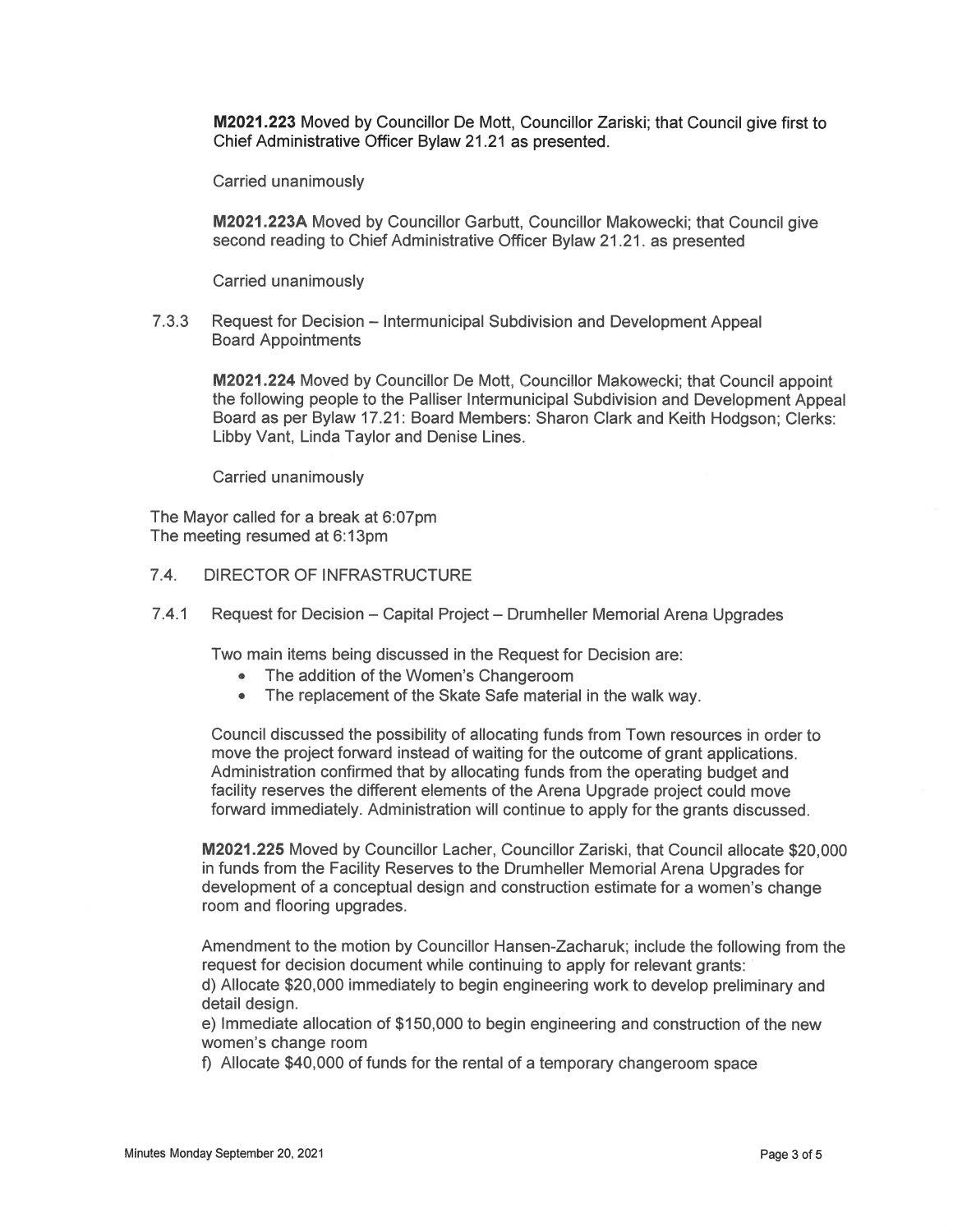Councillor Lacher accepted the friendly amendment from Councillor Hansen—Zacharuk Seconded by Councillor De Mott

Amendment to the amended motion by Councillor Garbutt; funds allocated from the operational budget include \$40,000 for a temporary facility and \$20,000 for the conceptual design and construction estimate for the women's change room and flooring upgrades fromoperating surplus; funds allocated from the facility reserves include \$150,000 for the construction upgrades.

Councillor Lacher accepted the second friendly amendment from Councillor Garbutt.

M2021.225A Moved by Councillor Lacher, Councillor De Mott, that Council allocate funds to the Drumheller Memorial Arena Upgrades from Operating Surplus and Facility Reserves in the following manner: \$40,000 from the operating surplus to immediately secure a temporary structure for the change room, \$20,000 from the operating surplus for the conceptual design and construction estimate for a women's change room and flooring upgrades. \$150,000 from the Facility Reserves for construction upgrades.

Carried unanimously

- 7.4. MANAGER OF COMMUNITYDEVELOPMENT AND SOCIAL PLANNING
- 7.4.1 Request for Decision Recreation Fee Assistance Program

M2021.226 Moved by Councillor Garbutt, Councillor Hansen—Zacharuk; that Council adopts the Recreation Fee Assistance Policy C-07-21 and directs Community Development and Social Planning to provide financial support of up to \$30,000 to Recreation in support of this program until December 2022.

Carried unanimously

#### 8. CLOSED SESSION

- 8.1.1 Labour Relations FOIP 24
- 8.1.2 Economic Development Information FOIP 24

M2021.227 Moved by Councillor Garbutt, Councillor De Mott; that Council close the meeting to discuss Labour Relations and Economic Development Information as per FOIP 24. Time 6:59pm

Carried Unanimously